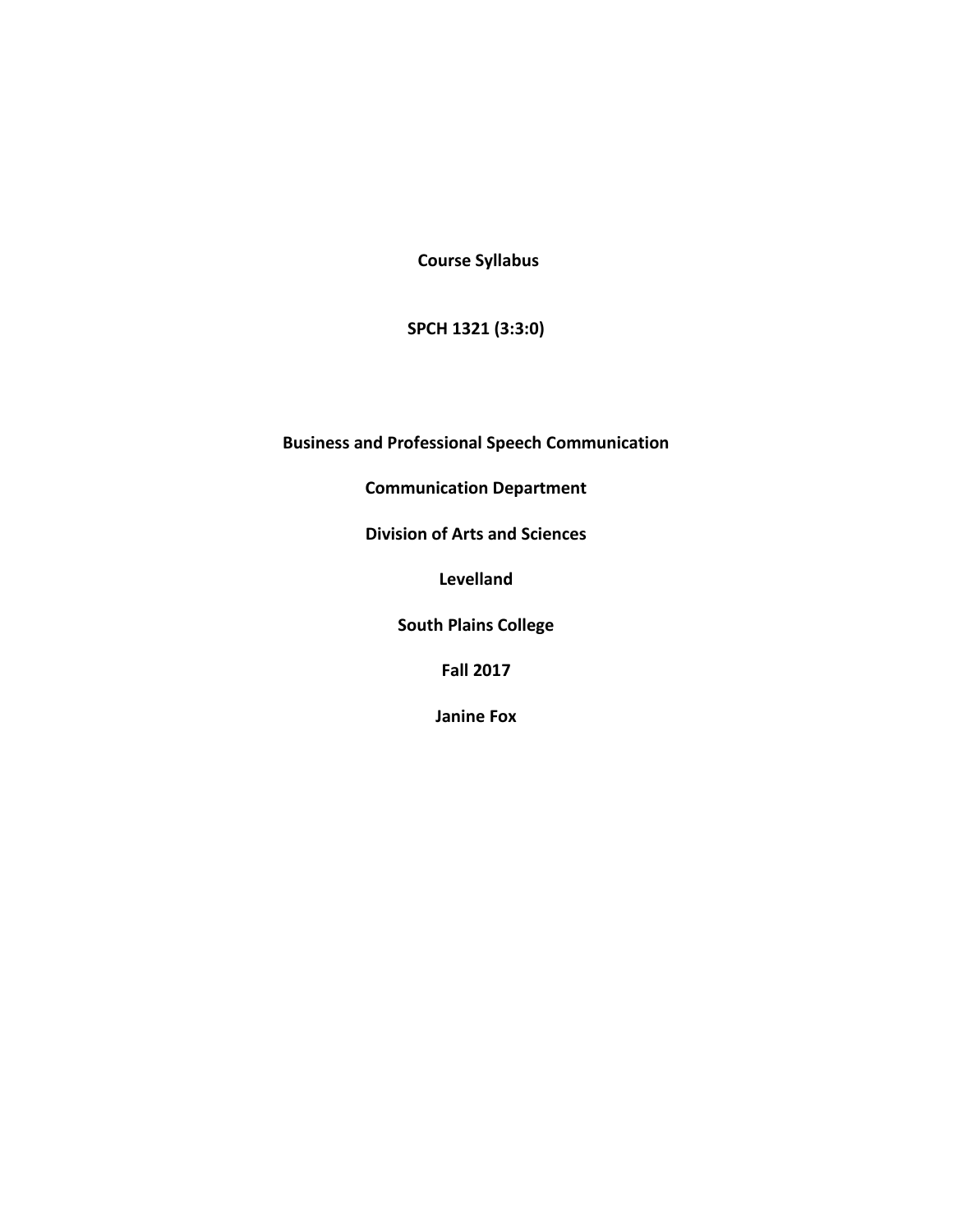# **Course Syllabus SPCH 1321 Business and Professional Speech**

|                                                                                                                                    | <b>Instructor Information: Janine Fox</b>                                                                |                                                          | <b>Classroom Network Contact Information</b> |
|------------------------------------------------------------------------------------------------------------------------------------|----------------------------------------------------------------------------------------------------------|----------------------------------------------------------|----------------------------------------------|
| <b>Office hours:</b>                                                                                                               | <b>Office: Communication Building Room 142</b><br>Email: jfox@southplainscollege.edu<br>Monday/Wednesday | Phone: (806)-716-2452<br>$8:30$ am – $9:30$ am           | Contact 1:                                   |
|                                                                                                                                    | Tuesday/Thursday<br>Friday<br>OR by appointment                                                          | $1:30 \text{pm} - 3:00 \text{pm}$<br>$8:30$ am - 11:30am | Contact 2:                                   |
| <b>Department:</b> Communication Department<br><b>Discipline:</b> Speech Communication<br><b>Credit: 3 hours lecture</b>           |                                                                                                          | Contact 3:                                               |                                              |
| This course satisfies a core curriculum requirement in Speech<br><b>Prerequisites:</b> There are no prerequisites for this course. |                                                                                                          | Contact 4:                                               |                                              |

**Textbook:** Communication Pathways **with** Acclaim access code By: Valenzano III, Broeckelman-Post, and Parcell

**Available Formats:** conventional, hybrid, online and ITV

#### **Supplies:**

1. Text/ Access code for Acclaim

**Campus:** Levelland, Reese, ATC and Plainview

- 2. Notebook(s) and pen/pencil/highlighter
- 3. White 3x5 notecards
- 4. Access to a computer for online/printable activities

\*This syllabus is a tool, not a legal contract. College and department policies are firm, but the professor reserves the right to modify, supplement, or make changes as need arises.\*

#### PLEASE BE SURE TO BRING PAPER, PEN/PENCIL, TEXBOOK, & SYLLABUS TO EVERY CLASS.

**Course Description:** This course includes the basic principles of speech applied to communications in business and professional settings. The course emphasizes practice in the construction and delivery of various types of speaking situations and the application of interpersonal skills that occur in a business, organizational, or professional setting.

#### **Core Objectives satisfied:**

- Communication Skills to include effective development, interpretation and expression of ideas through written, oral and visual communication
- Critical Thinking to include creative thinking, innovation, inquiry, and analysis, evaluation and synthesis of information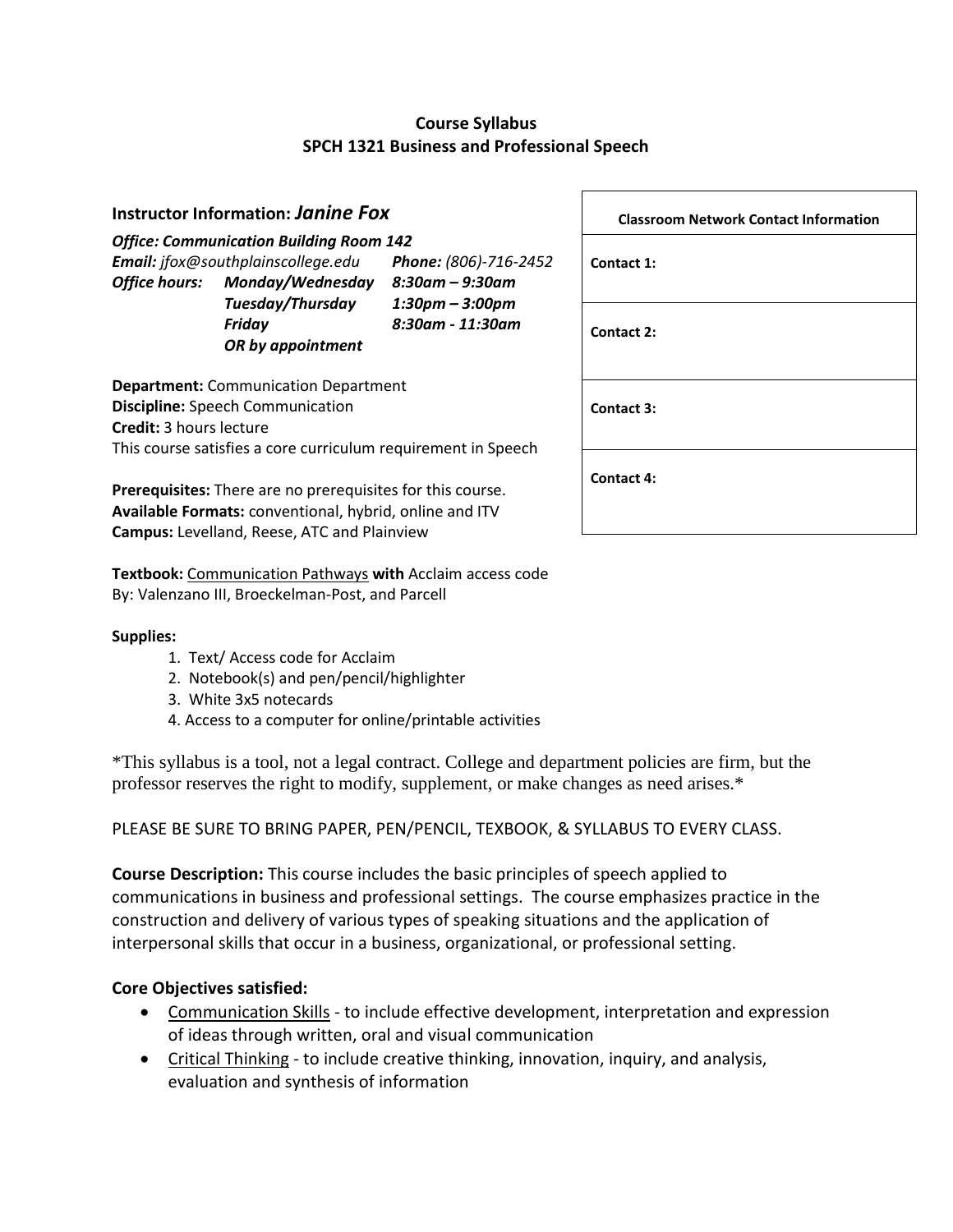- **•** Team Work to include the ability to consider different points of view and to work effectively with others to support a shared purpose or goal
- Social Responsibility to include intercultural competence, knowledge of civic responsibility, and the ability to engage effectively in regional, national, and global communities
- Personal Responsibility to include the ability to connect choices, actions and consequences to ethical decision-making

**Course Purpose:** The Business and Professional Speech course explores the basic principles of oral communication applied to the communication needs of the business or professional person. The course provides practice in the research, construction, and delivery of various types of oral presentations and in the application of interpersonal, interviewing, and small group skills that occur in business, organizational, or professional settings.

## **Course Requirements:**

- 1. To read the information assigned in the text; you will be tested on this material, in addition to class lecture/discussion materials on scheduled exams.
- 2. To take thorough notes, study all lecture material, informational handouts, and assigned readings, and work/prepare in a language understood by instructor and class (English).
- 3. To actively participate in class discussions and group activities.
- 4. To show maturity and professionalism in preparation of assignments and in classroom behavior.
- 5. To show courteousness to fellow classmates/speakers.
- 6. To initiate consultations with the instructor whenever assistance is needed regarding class assignments.
- 7. To appropriately cite information obtained from other sources, both in written and verbal formats. Please refer to the academic honesty section below for further details.
- 8. To initiate withdrawal from the course if absences/ missing work become excessive.

**Academic Honesty:** It is my expectation and the institution's that appropriate citation and documentation is given for materials and information obtained from other sources. Cases of plagiarism will be treated, as will any case of academic dishonesty, with at least a failing grade for the assignment/examination. In addition, the student may be dropped from the course with a failing grade. See the *SPC Student Handbook* for more information.

**Students with Disabilities:** Students with disabilities, including but not limited to physical, psychiatric, or learning disabilities, who wish to request accommodations in this class should notify the Disability Services Office early in the semester so that the appropriate arrangements may be made. In accordance with federal law, a student requesting accommodations must provide acceptable documentation of his/her disability to the Disability Services Office. For more information, call or visit the Disability Services Office at Levelland (Student Health & Wellness Office) 806-716-2577, Reese Center (Building 8) 806-716-4675, or Plainview Center (Main Office) 806-716-4302 or 806-296-9611.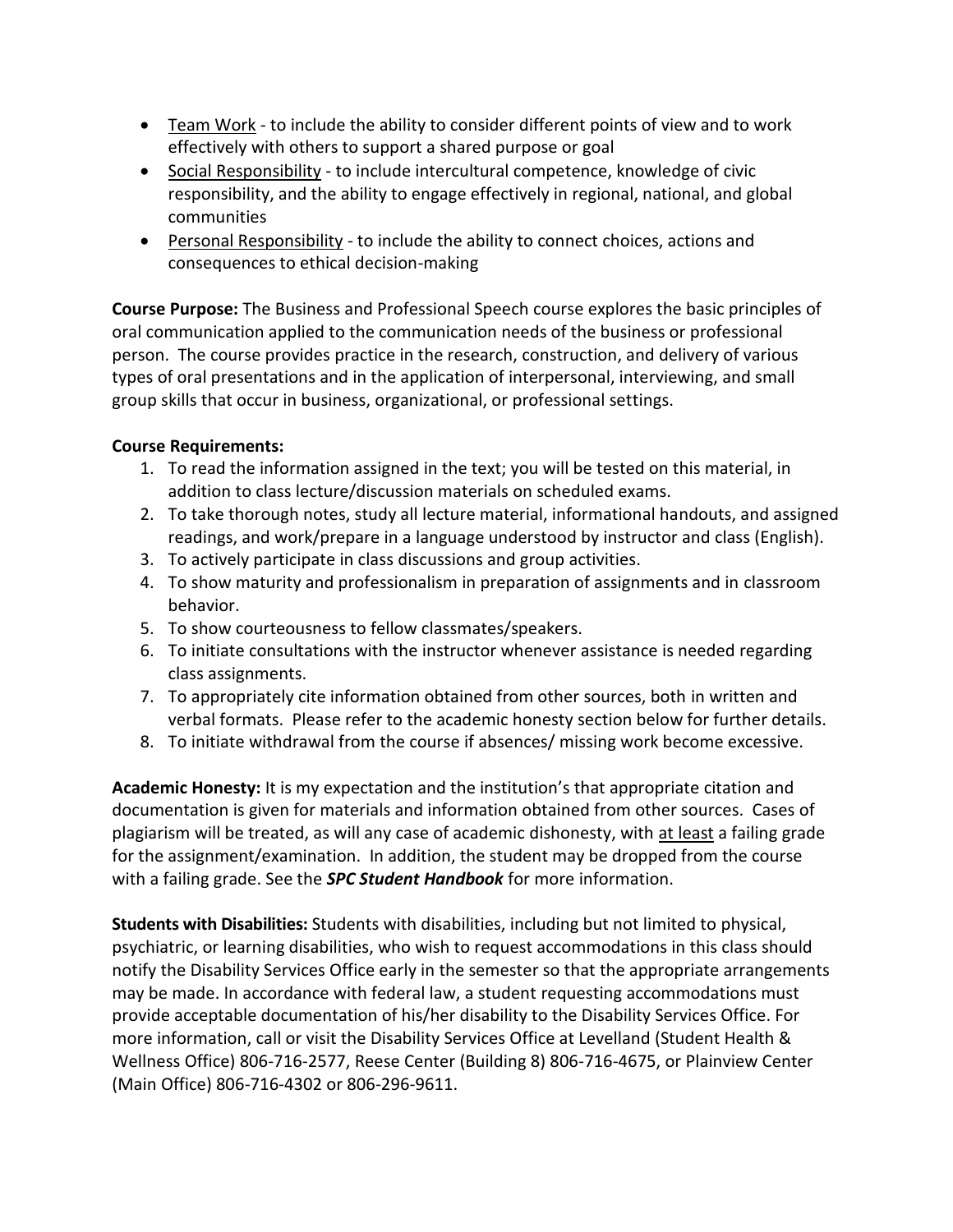**Diversity Statement:** In this class, I will establish and support an environment that values and nurtures individual and group differences and encourages engagement and interaction. Understanding and respecting multiple experiences and perspectives will serve to challenge and stimulate all of us to learn about others, about the larger world and about ourselves. Great value is placed on freedom of expression, however certain topics are considered overdone or cliché. These topics will NOT be approved for presentations, so it is important to discuss topic selection for each speech. Some topics may be controversial, so open and honest dialogue will be allowed. Keep in mind that each person has a valuable opinion and our goal is to present sound, reasonable examples and NOT to harass or berate. If we follow these simple rules, no person should be offended, even if they disagree. If you feel there has been some offense made, it is your responsibility to bring it to my attention, in private, as soon as possible.

**Campus Concealed Carry:** Texas Senate Bill - 11 (Government Code 411.2031, et al.) authorizes the carrying of a concealed handgun in South Plains College buildings only by persons who have been issued and are in possession of a Texas License to Carry a Handgun. Qualified law enforcement officers or those who are otherwise authorized to carry a concealed handgun in the State of Texas are also permitted to do so. Pursuant to Penal Code (PC) 46.035 and South Plains College policy, license holders may not carry a concealed handgun in restricted locations. For a list of locations, please refer to the SPC policy at:

(http://www.southplainscollege.edu/human\_resources/policy\_procedure/hhc.php)

**Contacting your Instructor:** It is important you develop a network of your peers that will allow you to get specific information more quickly. That being said, I am available for you to contact me if you have questions or concerns about your progress in this class etc. You may do that by phone if necessary, but email is preferred. You will find my information on this syllabus or the directory at: <http://www2.southplainscollege.edu/information-for/employees/employee-directory>

#### **Assessment and Grading:**

This department supports university policies of academic excellence as noted in the student handbook. Interpretation of grades should be considered within the university framework: A=excellent, B=good; C=average; D=inferior; and F=failure.

Grades will be calculated based on the amount of points you earn and will be interpreted as: A=900-1000, B=800-899, C=700-799, D=600-699, F=599 and below.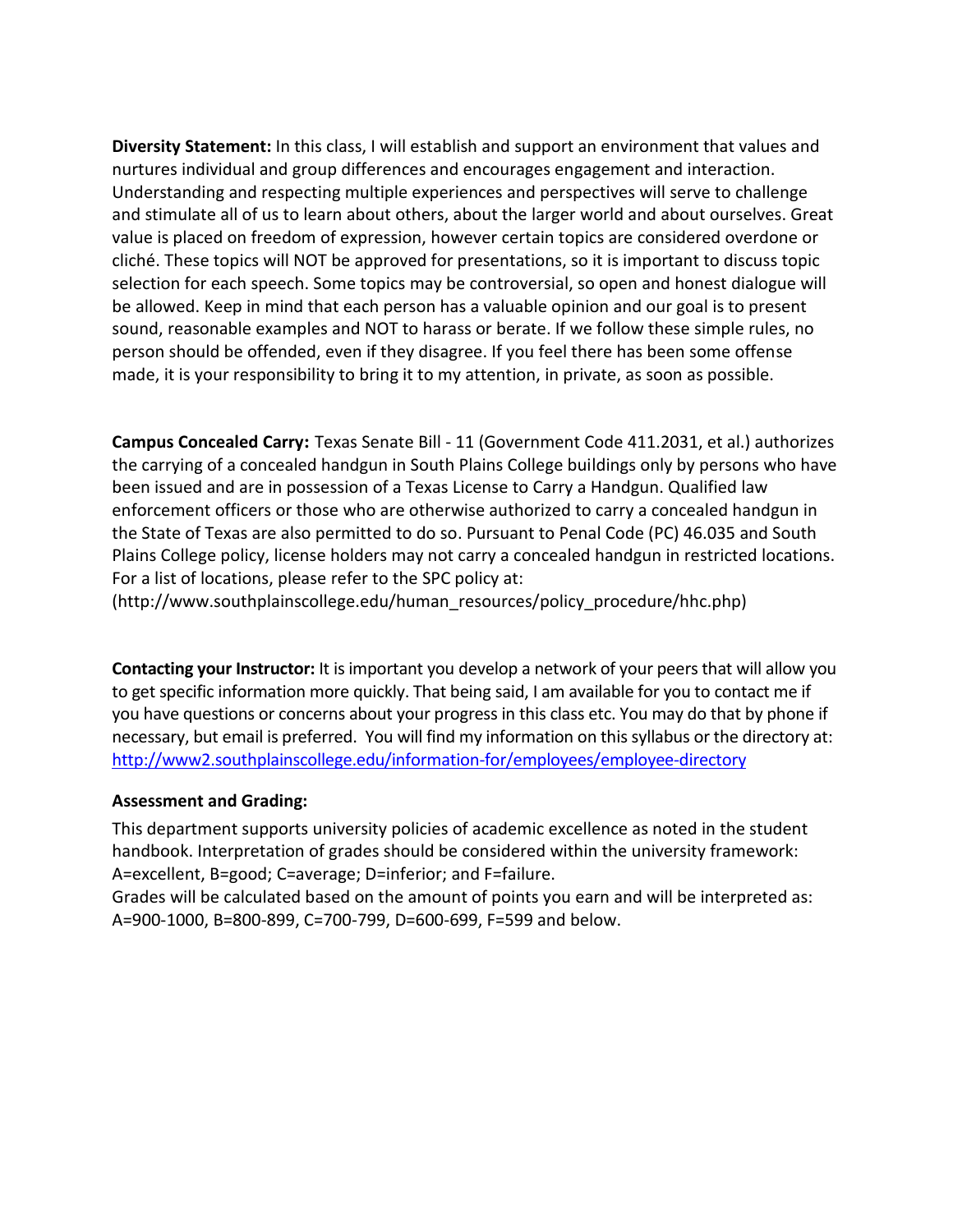| Major Assignments (60%):              |      | Points Earned: |
|---------------------------------------|------|----------------|
| <b>Introductory Presentation</b>      | 100  |                |
| Group Informative Presentation        | 100  |                |
| <b>Persuasive Presentation</b>        | 100  |                |
| Cover Letter/Resume                   | 100  |                |
| Exam 1                                | 100  |                |
| Exam 2                                | 100  |                |
| Other Items (20%):                    |      |                |
| <b>Communication Analysis Paper</b>   | 100  |                |
| Syllabus Checks (10 @ 10 points each) | 100  |                |
| Final Exam $(20%)$ :                  |      |                |
| <b>Career Research Interview</b>      | 100  |                |
| Impromptu Speech (Final Exam time)    | 100  |                |
| Total:                                | 1000 | Total:         |

### **Graded Assignment Brief Descriptions:**

- 1. **Exams (2 @100 points each) and Final/Interview (200 points total)**: Three examinations will be given in order to assess the students' grasp of the material covered in class. Two of the exams will be given during the course of the semester; the final (impromptu presentation, 100 points) will be given at the end of the semester during Finals Week. FINAL EXAMS MAY NOT BE TAKEN EARLY OR LATE. You *may* earn an exemption from the final exam if prior to the final you have 800 points or more with no more than 3 absences, OR if you have perfect attendance. Exams will cover both material discussed in class and material from the textbook. The Career Research Interview will count toward the final exam portion (100 points).
- 2. **Presentations (300 points)**: Several of the most common types of business presentations will be required of students. Students will be graded on their mastery of basic speaking principles and criteria given in class. Students will also be graded on their preparation for their presentations. Speech grades will be lowered for tardies/unexcused absences.
- 3. **Cover Letter/Resume (100 points) and Communication Analysis Paper (100 points)**: Students will be required to submit a copy of their current cover letter and resume and will be expected to execute an interview to show a mastery of the interviewing skills and techniques discussed in class. The Communication Analysis Paper will require students to critically apply what they have learned in class about the essential components of the communication process.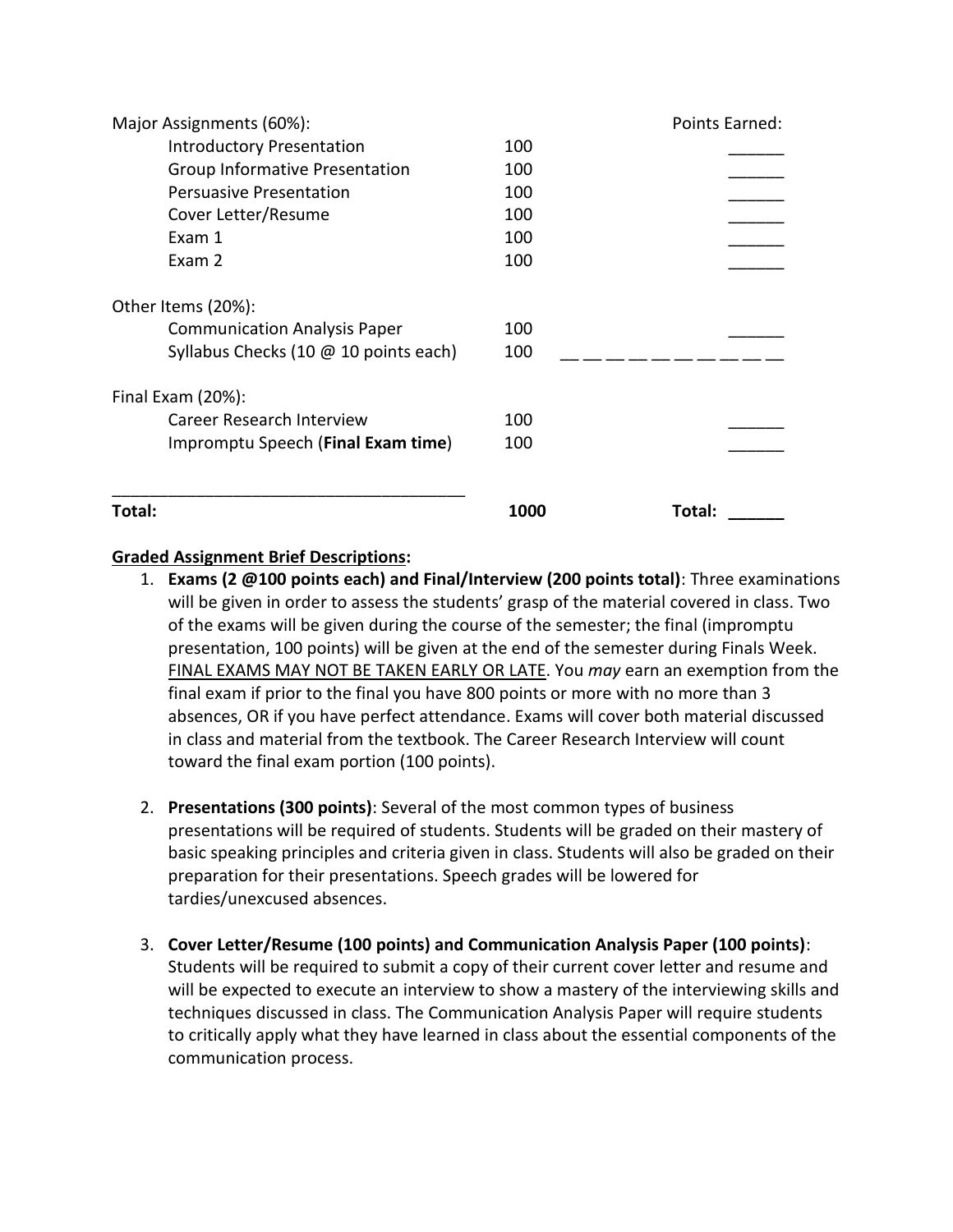4. **Activities/Participation, Attendance & Syllabus Check (100 points)**: This is a highly interactive class that will involve a number of supporting activities. Students are expected to not only attend class, but to participate. You are required to bring your pens/pencils, paper, textbook, and syllabus to EVERY CLASS. I also have a strict NO technology policy. You may earn points for participation, attendance, and presenting your syllabus on at least 10 different dates (10 points each) as chosen by the instructor. Your syllabus is where you will record all grades for easy access to your progress in the course.

I DO NOT USE BLACKBOARD for this class. It is important that you keep ALL assignments during the semester. Once handed back, if you need clarification or have questions, it is your responsibility to provide those documents. In addition, I do not accept emailed assignments unless instructed to do so when assigned.

**Attendance and Tardy Policy:** Please make sure you have read and understand your Student Handbook for SPC policies. For this course, all students enrolled are expected to attend class regularly, be on time, and remain until dismissed. Roll will be taken at each class meeting. If a student is tardy, he/she must see the instructor after class to have the absence mark removed. Three (3) tardies in a MWF class and two (2) in a MW, TR or once a week class will constitute an absence. If a student leaves class prior to dismissal of the class, he/she may be counted absent.

Whenever absences become excessive and, in the instructor's opinion, minimum course objectives cannot be met, the student should initiate withdrawal from the course. A student who does not meet the attendance/course requirements of class as stated in this syllabus and does not officially withdraw from this course by the official census date of the semester may be administratively withdrawn from that course and receive a grade of "X" or "F" as determined by the instructor. Students are responsible for all class work covered during absences. Our department abides by this policy and enforces these guidelines established for SPCH 1321:

- 1. Missing more than two weeks of class is considered excessive.
	- *Example*: MW/TR 4 days allotted MWF – 6 days allotted One day/week – 2 days allotted
- 2. Absences one day over your allotment may lower your final course total by 10 points.
- 3. Each subsequent absence may lower your final course total by 5 points.
- 4. If minimum objectives cannot be met, the student should withdraw from the course.

**Make-Up Policy:** Generally, late and/or make-up work is NOT accepted. All work has a deadline and deadlines must be met even if the student is absent. When an unavoidable reason for class absence arises, such as illness, family death, emergency, an official trip authorized by the college or an official activity, I **may** permit the student to make up work missed ONLY IF DOCUMENTATION IS PROVIDED. This is especially important for presentation and exam days. The student should communicate with the instructor to learn what documentation is acceptable. Each student absence will be dealt with on an individual basis. If a student must be absent, she/he should advise the instructor beforehand if possible and if the student is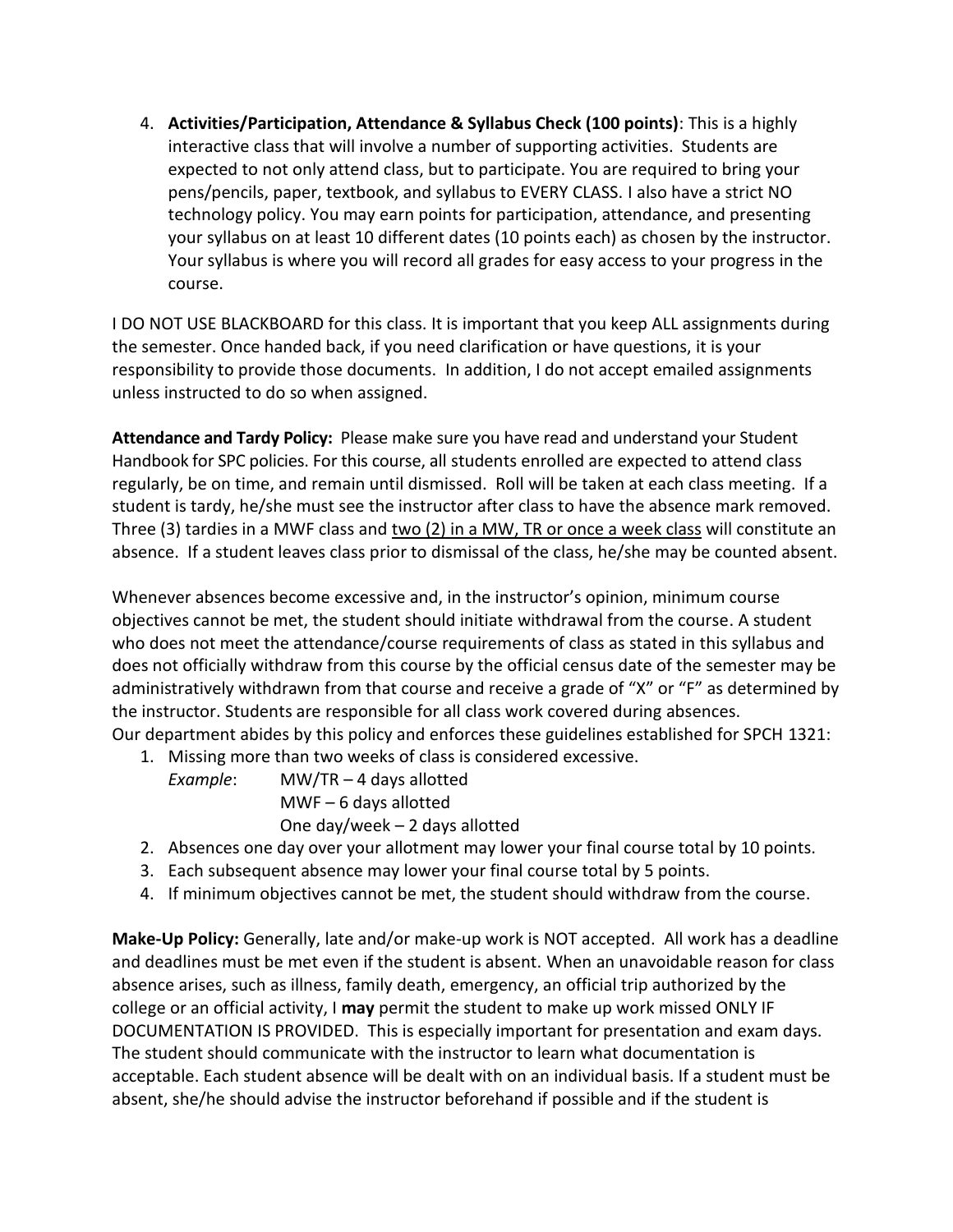representing the college, they should have a signed permit from his/her coach or sponsor. In all cases, it is the student's responsibility to complete work missed within a reasonable amount of time as determined by the instructor. Each student must make an appointment to make arrangements for make-up work. **Also, late work may not receive full credit**.

**Course Outcomes:** Upon completion of this course, the student should be able to demonstrate proficiency in the following areas:

1. **Communication Process:** Understand and apply the communication process.

2. **Communication Systems and Cultures:** Develop an awareness and understanding of communication systems and cultures.

3. **Verbal Communication:** Identify, prepare, and deliver clear messages and presentations.

4. **Nonverbal Communication:** Understand, define, utilize, and interpret different categories of nonverbal communication.

5. **Listening:** Understand the causes of poor listening, and realize the organizational and personal benefits of active listening.

6. **Interviewing:** Identify different types of interviews, evaluate effective interview skills, prepare job interview documents, and conduct an effective information gathering interview. 7. **Small Groups:** Identify the characteristics of small groups, identify the steps used for problem solving, and understand leadership tasks as well as functional and dysfunctional team behaviors.

8. **Public Speaking:** Successfully prepare and deliver multiple credible and confident presentations. Evaluate the speaking skill and content of other speakers.